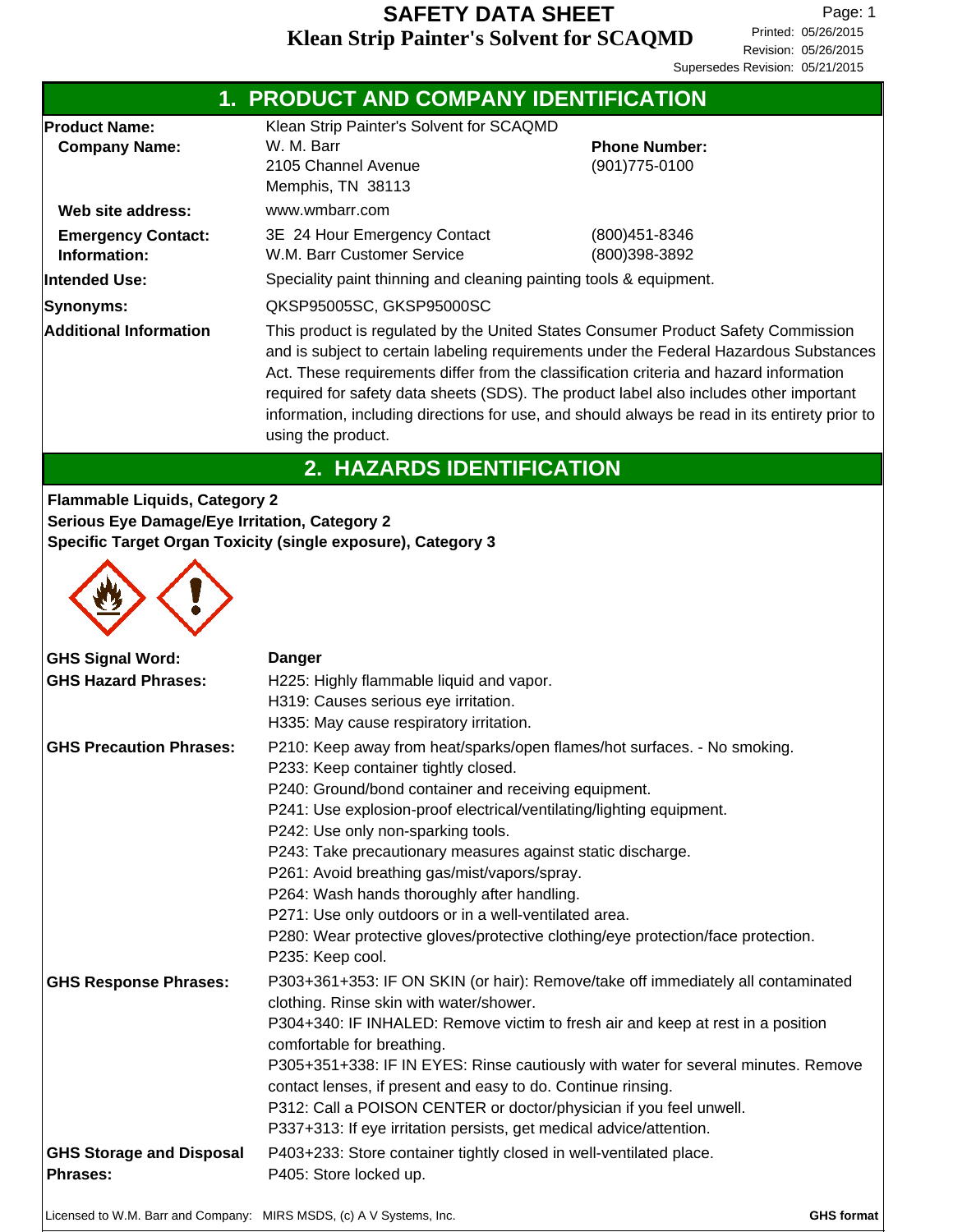|                                | P501: Dispose of contents/container according to local, state and federal regulations.                                                                                                                                                                                                                                                                                                                                                                                                                          |
|--------------------------------|-----------------------------------------------------------------------------------------------------------------------------------------------------------------------------------------------------------------------------------------------------------------------------------------------------------------------------------------------------------------------------------------------------------------------------------------------------------------------------------------------------------------|
| <b>Hazard Rating System:</b>   | Flammability<br>Instability<br><b>HEALTH</b><br>$\mathbf{2}$                                                                                                                                                                                                                                                                                                                                                                                                                                                    |
|                                | <b>FLAMMABILITY</b><br>$\overline{\mathbf{4}}$                                                                                                                                                                                                                                                                                                                                                                                                                                                                  |
|                                | 0<br><b>PHYSICAL</b><br>$\mathbf 0$<br><b>Health</b>                                                                                                                                                                                                                                                                                                                                                                                                                                                            |
|                                | <b>PPE</b><br>х                                                                                                                                                                                                                                                                                                                                                                                                                                                                                                 |
| HMIS:                          | <b>NFPA:</b><br>Special Hazard                                                                                                                                                                                                                                                                                                                                                                                                                                                                                  |
| <b>OSHA Regulatory Status:</b> | This material is classified as hazardous under OSHA regulations.                                                                                                                                                                                                                                                                                                                                                                                                                                                |
| Potential Health Effects       | This product has not been tested as a whole to determine health effects. The health                                                                                                                                                                                                                                                                                                                                                                                                                             |
| (Acute and Chronic):           | effects listed below are associated with the individual ingredients listed in Section 3.                                                                                                                                                                                                                                                                                                                                                                                                                        |
|                                | EYES: Irritating to the eyes. Causes itching, burning, redness and tearing. May cause<br>corneal injury.                                                                                                                                                                                                                                                                                                                                                                                                        |
|                                | SKIN: May cause skin irritation. Prolonged or repeated skin contact with liquid may<br>cause defatting resulting in drying, redness and possible blistering. Skin absorption can<br>transport other toxins into the body.                                                                                                                                                                                                                                                                                       |
|                                | INHALATION: Causes respiratory tract irritation. Vapors may be irritating to eyes, nose,<br>throat, and lungs. Inhalation of high vapor concentrations can cause central nervous<br>system (CNS) depression and narcosis. High vapor concentrations can cause<br>headaches, dizziness, drowsiness, and nausea, and may lead to unconsciousness.                                                                                                                                                                 |
|                                | INGESTION: Aspiration hazard if swallowed - can enter lungs and cause damage. May<br>cause irritation of the gastrointestinal tract. May cause systemic poisoning with<br>symptoms paralleling those of inhalation.                                                                                                                                                                                                                                                                                             |
|                                | CHRONIC OVEREXPOSURE EFFECTS: Causes headache, drowsiness or other<br>effects to the central nervous system. Prolonged or repeated skin contact with liquid<br>may cause defatting resulting in drying, redness and possible blistering. May cause<br>target organ or system damage to the following: respiratory system, nervous system,<br>kidney, blood system, liver. Prolonged or repeated breathing or swallowing of large<br>amounts may cause liver and kidney damage based on reported animal studies. |
|                                | TARGET ORGANS: Eyes, Skin, Respiratory system Central nervous system, Heart                                                                                                                                                                                                                                                                                                                                                                                                                                     |
|                                | PRIMARY ROUTES OF ENTRY: Inhalation, Skin, Ingestion                                                                                                                                                                                                                                                                                                                                                                                                                                                            |
|                                | Medical Conditions Generally Skin disorders, Eye disorders, Cardiac irregularities, Respiratory disorders, Asthma                                                                                                                                                                                                                                                                                                                                                                                               |
| <b>Aggravated By Exposure:</b> |                                                                                                                                                                                                                                                                                                                                                                                                                                                                                                                 |

| 3. COMPOSITION/INFORMATION ON INGREDIENTS |                                              |                 |               |  |
|-------------------------------------------|----------------------------------------------|-----------------|---------------|--|
| CAS#                                      | <b>Hazardous Components (Chemical Name)</b>  | Concentration   | <b>RTECS#</b> |  |
| 67-64-1                                   | Acetone {2-Propanone}                        | $60.0 - 95.0 %$ | AL3150000     |  |
| 79-20-9                                   | Methyl acetate (Methyl ester of acetic acid) | $5.0 - 25.0 %$  | AI9100000     |  |
| 64742-47-8                                | Hydrotreated light distillate (petroleum)    | $2.0 - 5.0 %$   | OA5504000     |  |
|                                           |                                              |                 |               |  |

**Additional Chemical** Specific percentage of composition is being withheld as a trade secret. **Information**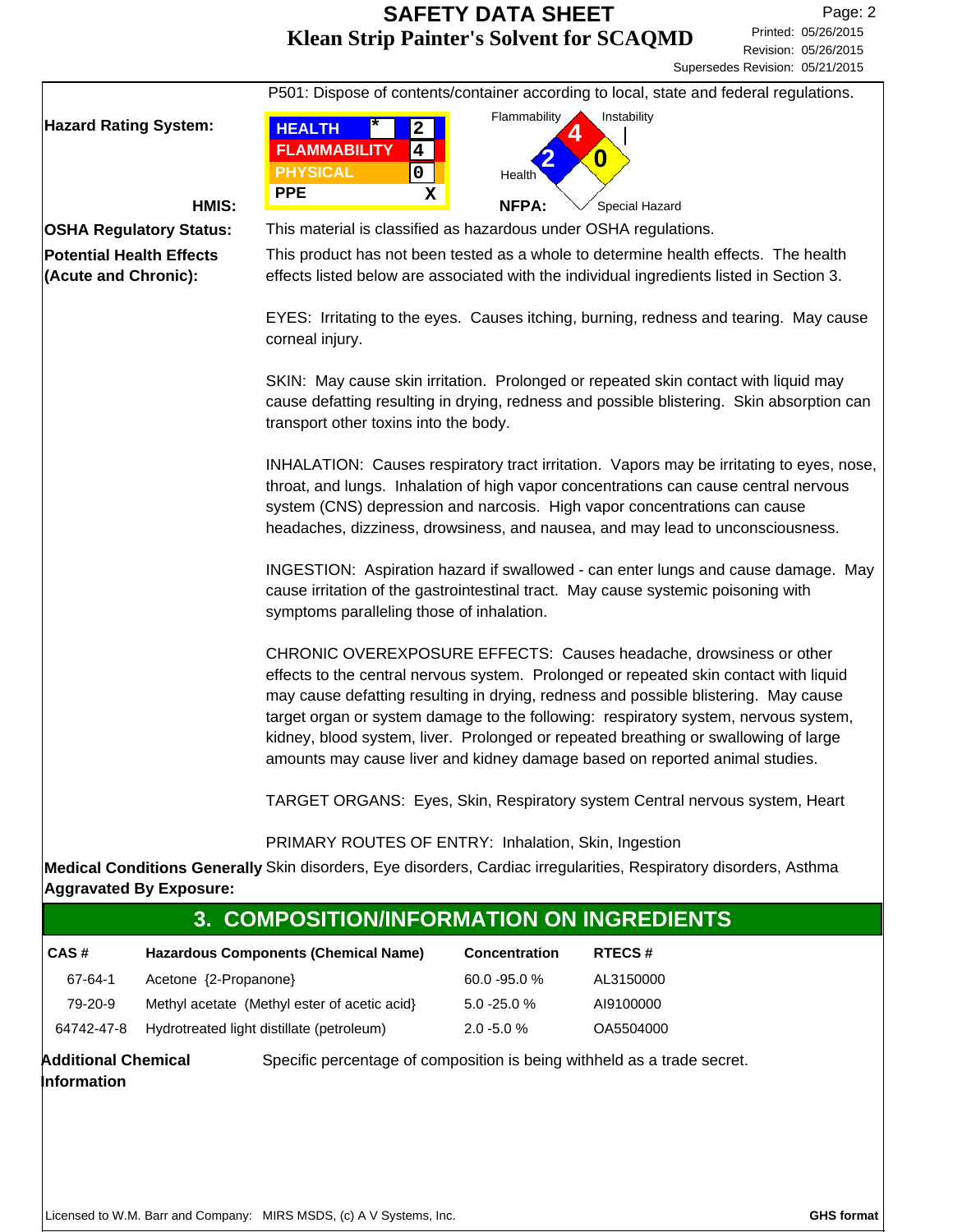Revision: 05/26/2015 Printed: 05/26/2015 Page: 3 Supersedes Revision: 05/21/2015

|                                                                     | <b>4. FIRST AID MEASURES</b>                                                                                                                                                                                                                                                                                                                                                                                                                                                                                                                                                                                                                                                                                        |
|---------------------------------------------------------------------|---------------------------------------------------------------------------------------------------------------------------------------------------------------------------------------------------------------------------------------------------------------------------------------------------------------------------------------------------------------------------------------------------------------------------------------------------------------------------------------------------------------------------------------------------------------------------------------------------------------------------------------------------------------------------------------------------------------------|
| <b>Emergency and First Aid</b><br>Procedures:                       | Skin:<br>Immediately begin washing the skin thoroughly with large amounts of water and mild<br>soap, if available, while removing contaminated clothing. Seek medical attention if<br>irritation persists.                                                                                                                                                                                                                                                                                                                                                                                                                                                                                                          |
|                                                                     | Eyes:<br>Immediately begin to flush eyes with water, remove any contact lens. Continue to flush<br>the eyes for at least 15 minutes, then seek immediate medical attention.                                                                                                                                                                                                                                                                                                                                                                                                                                                                                                                                         |
|                                                                     | Inhalation:<br>Remove to fresh air. If not breathing, give artificial respiration. If breathing is difficult,<br>give oxygen. Get immediate medical attention.                                                                                                                                                                                                                                                                                                                                                                                                                                                                                                                                                      |
|                                                                     | Ingestion:<br>If swallowed, do NOT induce vomiting. Seek immediate medical attention. Call a<br>physician, hospital emergency room, or poison control center immediately. Never give<br>anything by mouth to an unconscious person. If spontaneous vomiting is about to occur,<br>place victim's head below knees. If victim is drowsy or unconscious, place on the left<br>side with head down.                                                                                                                                                                                                                                                                                                                    |
|                                                                     | <b>5. FIRE FIGHTING MEASURES</b>                                                                                                                                                                                                                                                                                                                                                                                                                                                                                                                                                                                                                                                                                    |
|                                                                     | <b>NFPA Class IB</b>                                                                                                                                                                                                                                                                                                                                                                                                                                                                                                                                                                                                                                                                                                |
| Flash Pt:                                                           | 0.00 F Method Used: Setaflash Closed Cup (Rapid Setaflash)                                                                                                                                                                                                                                                                                                                                                                                                                                                                                                                                                                                                                                                          |
| <b>Explosive Limits:</b>                                            | UEL: No data.<br>LEL: No data.                                                                                                                                                                                                                                                                                                                                                                                                                                                                                                                                                                                                                                                                                      |
| <b>Autoignition Pt:</b>                                             | No data.                                                                                                                                                                                                                                                                                                                                                                                                                                                                                                                                                                                                                                                                                                            |
|                                                                     | Suitable Extinguishing Media: Dry chemical, CO2, water spray or alcohol-resistant foam.                                                                                                                                                                                                                                                                                                                                                                                                                                                                                                                                                                                                                             |
| <b>Unsuitable Extinguishing</b><br>Media:                           | Solid streams of water may be ineffective and spread material.                                                                                                                                                                                                                                                                                                                                                                                                                                                                                                                                                                                                                                                      |
| <b>Fire Fighting Instructions:</b>                                  | Self-contained respiratory protection should be provided for fire fighters fighting fires in<br>buildings or confined areas. Storage containers exposed to fire should be kept cool with<br>water spray to prevent pressure build-up. Stay away from heads of containers that have<br>been exposed to intense heat or flame.                                                                                                                                                                                                                                                                                                                                                                                        |
| <b>Flammable Properties and</b>                                     | No data available.                                                                                                                                                                                                                                                                                                                                                                                                                                                                                                                                                                                                                                                                                                  |
| Hazards:                                                            |                                                                                                                                                                                                                                                                                                                                                                                                                                                                                                                                                                                                                                                                                                                     |
|                                                                     | <b>6. ACCIDENTAL RELEASE MEASURES</b>                                                                                                                                                                                                                                                                                                                                                                                                                                                                                                                                                                                                                                                                               |
| <b>Steps To Be Taken In Case</b><br>Material Is Released Or         | Vapors may cause flash fire or ignite explosively.                                                                                                                                                                                                                                                                                                                                                                                                                                                                                                                                                                                                                                                                  |
| Spilled:                                                            | Clean up: Keep unnecessary people away; isolate hazard area and deny entry. Stay<br>upwind, out of low areas, and ventilate closed spaces before entering. Shut off ignition<br>sources; keep flares, smoking or flames out of hazard area. Use non-sparking tools.<br>Use proper bonding and grounding methods for all equipment and processes. Keep out<br>of waterways and bodies of water. Be cautious of vapors collecting in small enclosed<br>spaces, sewers, low lying areas, confined spaces, etc.<br>Small spills: Take up with sand, earth or other noncombustible absorbent material and<br>place in a plastic container where applicable.<br>Large spills: Dike far ahead of spill for later disposal. |
| Licensed to W.M. Barr and Company: MIRS MSDS, (c) A V Systems, Inc. | <b>GHS format</b>                                                                                                                                                                                                                                                                                                                                                                                                                                                                                                                                                                                                                                                                                                   |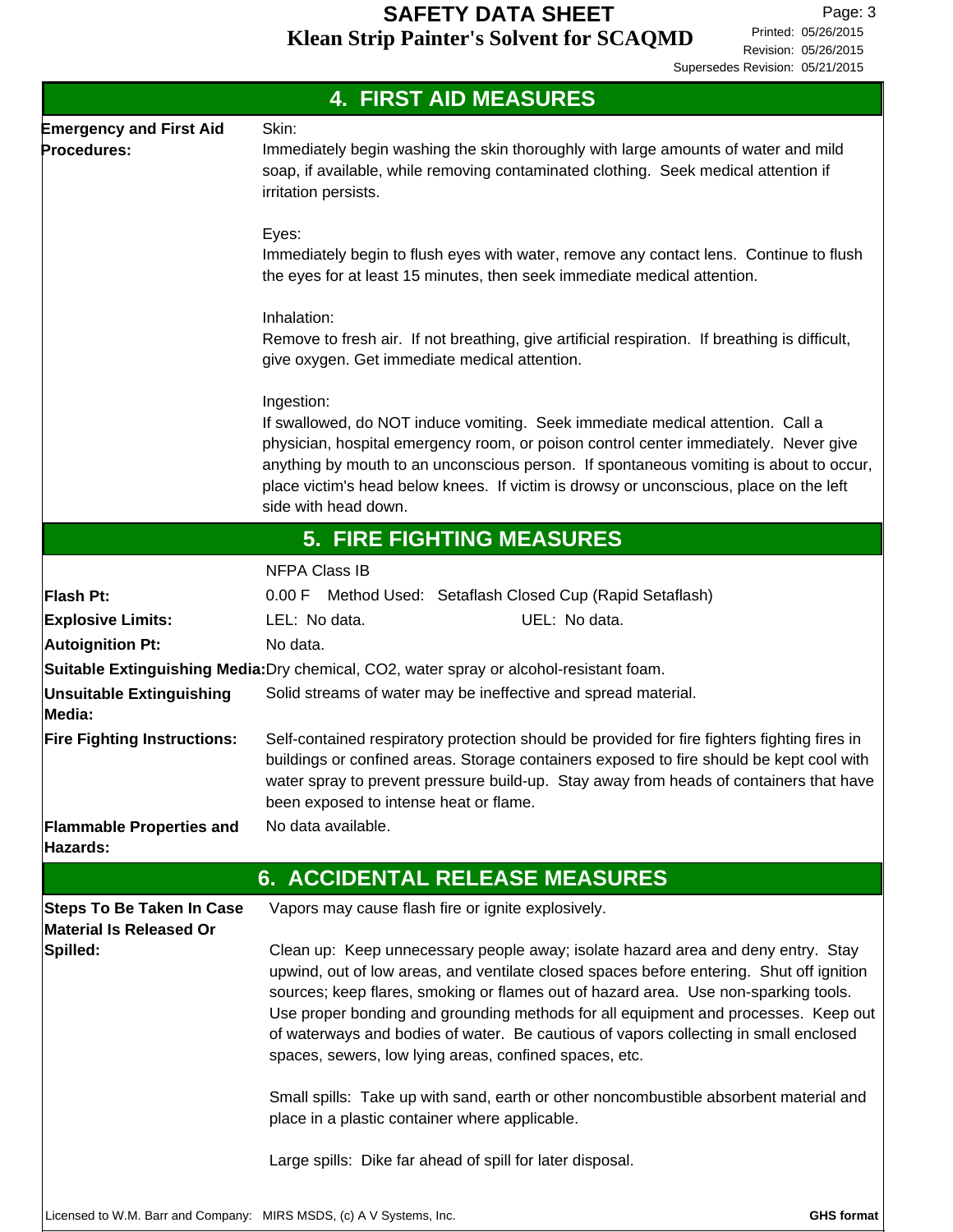|                                                | Waste Disposal: Dispose in accordance with applicable local, state and federal<br>regulations.                                                                                                                                                                      |
|------------------------------------------------|---------------------------------------------------------------------------------------------------------------------------------------------------------------------------------------------------------------------------------------------------------------------|
|                                                | 7. HANDLING AND STORAGE                                                                                                                                                                                                                                             |
| <b>Precautions To Be Taken in</b><br>Handling: | Read carefully all cautions and directions on product label before use. Since empty<br>container retains residue, follow all label warnings even after container is empty.<br>Dispose of empty container according to all regulations. Do not reuse this container. |
|                                                | Do not use this product near any source of heat or open flame, furnace areas, pilot<br>lights, stoves, etc.                                                                                                                                                         |
|                                                | Do not use in small enclosed spaces, such as basements and bathrooms. Vapors can<br>accumulate and explode if ignited.                                                                                                                                              |
|                                                | Do not spread this product over large surface areas because fire and health safety risks<br>will increase dramatically.                                                                                                                                             |
| <b>Precautions To Be Taken in</b><br>Storing:  | If the work area is not well ventilated, do not use this product.<br>Keep container tightly closed when not in use. Store in a cool, dry place. Do not store<br>near flames or at elevated temperatures.                                                            |

# **8. EXPOSURE CONTROLS/PERSONAL PROTECTION**

| CAS#                                                                                                                                                                                                                                                                                                                                                                                             | <b>Partial Chemical Name</b> |                                                                                                                                                                                                                                                                                                                                                                  | <b>OSHA TWA</b>                                                                        | <b>ACGIH TWA</b>              | <b>Other Limits</b> |  |
|--------------------------------------------------------------------------------------------------------------------------------------------------------------------------------------------------------------------------------------------------------------------------------------------------------------------------------------------------------------------------------------------------|------------------------------|------------------------------------------------------------------------------------------------------------------------------------------------------------------------------------------------------------------------------------------------------------------------------------------------------------------------------------------------------------------|----------------------------------------------------------------------------------------|-------------------------------|---------------------|--|
| 67-64-1                                                                                                                                                                                                                                                                                                                                                                                          | Acetone {2-Propanone}        |                                                                                                                                                                                                                                                                                                                                                                  | PEL: 1000 ppm                                                                          | TLV: 500 ppm<br>STEL: 750 ppm | No data.            |  |
| 79-20-9                                                                                                                                                                                                                                                                                                                                                                                          | acid                         | Methyl acetate (Methyl ester of acetic                                                                                                                                                                                                                                                                                                                           | PEL: 200 ppm                                                                           | TLV: 200 ppm<br>STEL: 250 ppm | No data.            |  |
| 64742-47-8                                                                                                                                                                                                                                                                                                                                                                                       |                              | Hydrotreated light distillate (petroleum)                                                                                                                                                                                                                                                                                                                        | No data.                                                                               | TLV: 200 mg/m3                | No data.            |  |
| <b>Respiratory Equipment</b><br>(Specify Type):                                                                                                                                                                                                                                                                                                                                                  |                              | For use in areas with inadequate ventilation or fresh air, wear a properly maintained and<br>properly fitted NIOSH approved respirator for organic solvent vapors.<br>For OSHA controlled work places and other regular users - Use only with adequate<br>ventilation under engineered air control systems designed to prevent exceeding the<br>appropriate TLV. |                                                                                        |                               |                     |  |
|                                                                                                                                                                                                                                                                                                                                                                                                  |                              | A dust mask does not provide protection against vapors.                                                                                                                                                                                                                                                                                                          |                                                                                        |                               |                     |  |
| <b>Eye Protection:</b>                                                                                                                                                                                                                                                                                                                                                                           |                              |                                                                                                                                                                                                                                                                                                                                                                  | Safety glasses should be worn during normal handling of this material.                 |                               |                     |  |
|                                                                                                                                                                                                                                                                                                                                                                                                  |                              | should be worn to prevent eye contact.                                                                                                                                                                                                                                                                                                                           | Where contact with the eyes or face is likely, a faceshield or chemical splash goggles |                               |                     |  |
| <b>Protective Gloves:</b><br>Wear gloves with as much resistance to the chemical ingredients as possible. Glove<br>materials such as nitrile rubber may provide protection. Glove selection should be based<br>on chemicals being used and conditions of use. Consult your glove supplier for<br>additional information. Gloves contaminated with product should be discarded and not<br>reused. |                              |                                                                                                                                                                                                                                                                                                                                                                  |                                                                                        |                               |                     |  |
| <b>Other Protective Clothing:</b><br>Various application methods can dictate use of additional protective safety equipment,<br>such as impermeable aprons, etc., to minimize exposure.                                                                                                                                                                                                           |                              |                                                                                                                                                                                                                                                                                                                                                                  |                                                                                        |                               |                     |  |
|                                                                                                                                                                                                                                                                                                                                                                                                  |                              | Licensed to W.M. Barr and Company: MIRS MSDS, (c) A V Systems, Inc.                                                                                                                                                                                                                                                                                              |                                                                                        |                               | <b>GHS format</b>   |  |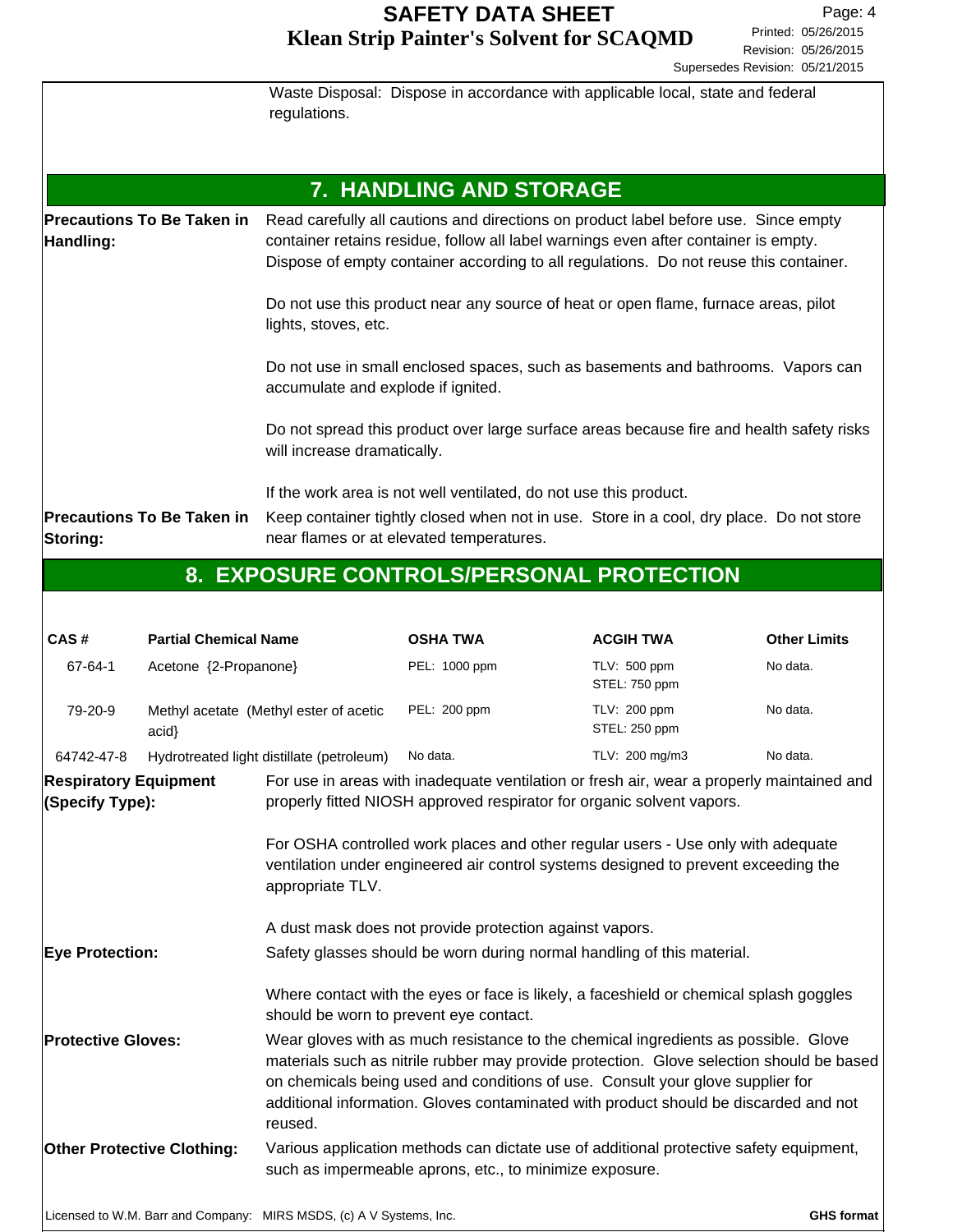| <b>Engineering Controls</b><br>(Ventilation etc.): | Use process enclosures, local exhaust ventilation, or other engineering controls to<br>control airborne levels below recommended exposure limits.                                                                                                                                                                                                                                                                                                                                                                                                                        |
|----------------------------------------------------|--------------------------------------------------------------------------------------------------------------------------------------------------------------------------------------------------------------------------------------------------------------------------------------------------------------------------------------------------------------------------------------------------------------------------------------------------------------------------------------------------------------------------------------------------------------------------|
|                                                    | Use only with adequate ventilation to prevent buildup of vapors. Do not use in areas<br>where vapors can accumulate and concentrate, such as basements, bathrooms or small<br>enclosed areas. Whenever possible, use outdoors in an open air area. If using indoors<br>open all windows and doors and maintain a cross ventilation of moving fresh air across<br>the work area. If strong odor is noticed or you experience slight dizziness, headache,<br>nausea or eye-watering -- STOP -- ventilation is inadequate. Leave area immediately<br>and move to fresh air. |
|                                                    | If the work area is not well ventilated, do not use this product.                                                                                                                                                                                                                                                                                                                                                                                                                                                                                                        |
| <b>Practices:</b>                                  | Work/Hygienic/Maintenance Wash hands thoroughly after use and before eating, drinking, smoking, or using the<br>restroom.                                                                                                                                                                                                                                                                                                                                                                                                                                                |
|                                                    | Do not eat, drink, or smoke in the work area.                                                                                                                                                                                                                                                                                                                                                                                                                                                                                                                            |
|                                                    | Discard any clothing or other protective equipment that cannot be decontaminated.                                                                                                                                                                                                                                                                                                                                                                                                                                                                                        |
|                                                    | Facilities storing or handling this material should be equipped with an emergency<br>eyewash and safety shower.                                                                                                                                                                                                                                                                                                                                                                                                                                                          |
|                                                    | 9. PHYSICAL AND CHEMICAL PROPERTIES                                                                                                                                                                                                                                                                                                                                                                                                                                                                                                                                      |
| <b>Physical States:</b>                            | [X] Liquid<br>$[$ ] Gas<br>[ ] Solid                                                                                                                                                                                                                                                                                                                                                                                                                                                                                                                                     |
| <b>Appearance and Odor:</b>                        | Water white liquid free and clear.                                                                                                                                                                                                                                                                                                                                                                                                                                                                                                                                       |
| <b>Melting Point:</b>                              | No data.                                                                                                                                                                                                                                                                                                                                                                                                                                                                                                                                                                 |
| <b>Boiling Point:</b>                              | No data.                                                                                                                                                                                                                                                                                                                                                                                                                                                                                                                                                                 |
| <b>Autoignition Pt:</b>                            | No data.                                                                                                                                                                                                                                                                                                                                                                                                                                                                                                                                                                 |
| Flash Pt:                                          | 0.00 F Method Used: Setaflash Closed Cup (Rapid Setaflash)                                                                                                                                                                                                                                                                                                                                                                                                                                                                                                               |
| <b>Explosive Limits:</b>                           | LEL: No data.<br>UEL: No data.                                                                                                                                                                                                                                                                                                                                                                                                                                                                                                                                           |
| Specific Gravity (Water = 1):                      | $0.7980 - 0.8180$                                                                                                                                                                                                                                                                                                                                                                                                                                                                                                                                                        |
| Density:                                           | 6.723 LB/GL                                                                                                                                                                                                                                                                                                                                                                                                                                                                                                                                                              |
| Vapor Pressure (vs. Air or<br>$ mm Hg$ :           | No data.                                                                                                                                                                                                                                                                                                                                                                                                                                                                                                                                                                 |
| Vapor Density (vs. Air = 1):                       | >1                                                                                                                                                                                                                                                                                                                                                                                                                                                                                                                                                                       |
| <b>Evaporation Rate:</b>                           | >1                                                                                                                                                                                                                                                                                                                                                                                                                                                                                                                                                                       |
| Solubility in Water:                               | No data.                                                                                                                                                                                                                                                                                                                                                                                                                                                                                                                                                                 |
| <b>Percent Volatile:</b>                           | 100.0 % by weight.                                                                                                                                                                                                                                                                                                                                                                                                                                                                                                                                                       |
| VOC / Volume:                                      | 24.1700 G/L                                                                                                                                                                                                                                                                                                                                                                                                                                                                                                                                                              |
|                                                    |                                                                                                                                                                                                                                                                                                                                                                                                                                                                                                                                                                          |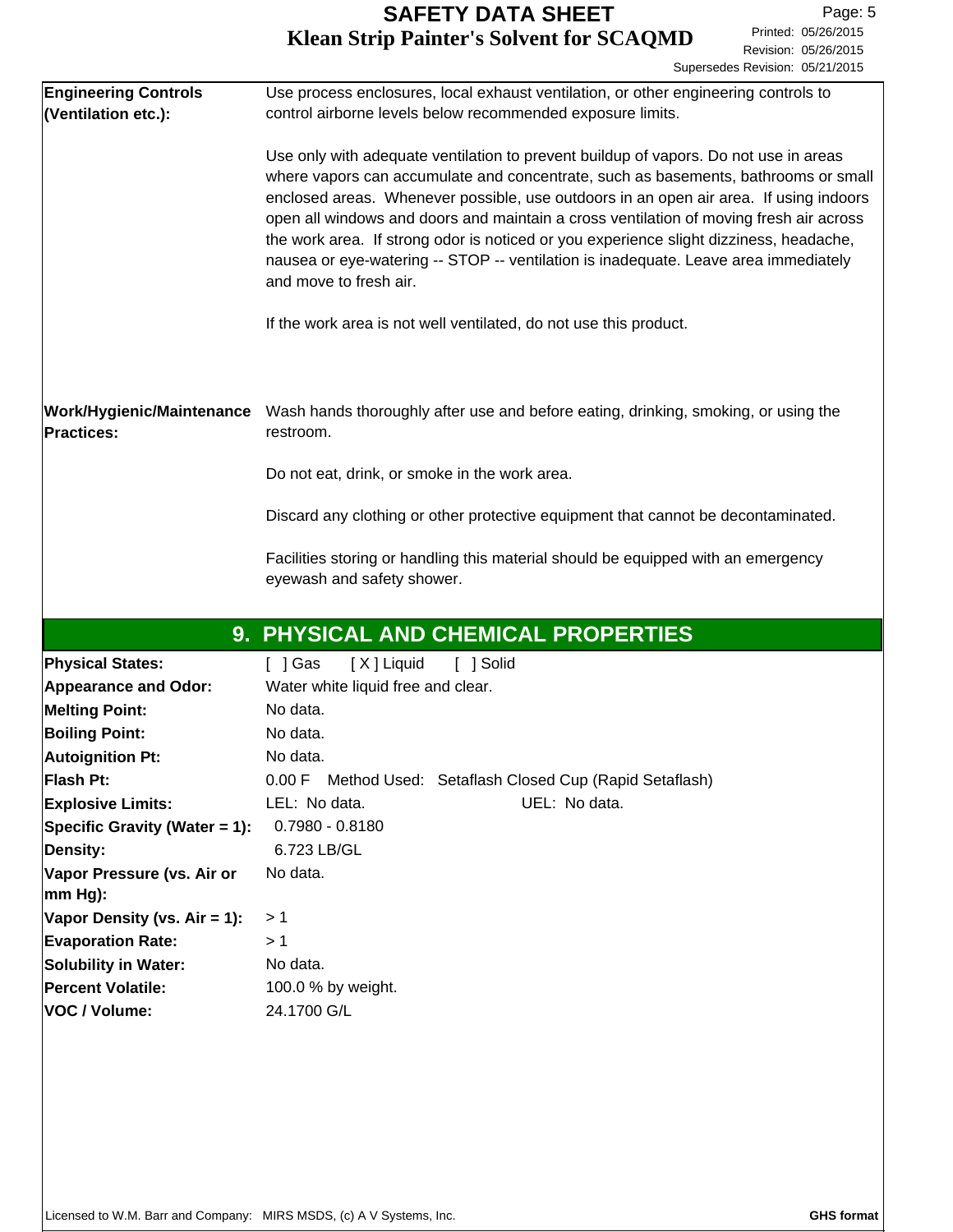|                                                                                                                                                |                                                                                   | <b>10. STABILITY AND REACTIVITY</b>                                                                                                                                                                                                                                                                                                                                                                           |            |             |              |             |
|------------------------------------------------------------------------------------------------------------------------------------------------|-----------------------------------------------------------------------------------|---------------------------------------------------------------------------------------------------------------------------------------------------------------------------------------------------------------------------------------------------------------------------------------------------------------------------------------------------------------------------------------------------------------|------------|-------------|--------------|-------------|
| Unstable [ ]<br>Stable [X]<br>Stability:                                                                                                       |                                                                                   |                                                                                                                                                                                                                                                                                                                                                                                                               |            |             |              |             |
| Instability:                                                                                                                                   | <b>Conditions To Avoid -</b><br>No data available.                                |                                                                                                                                                                                                                                                                                                                                                                                                               |            |             |              |             |
| Avoid:                                                                                                                                         |                                                                                   | Incompatibility - Materials To Oxidizers, acids, aldehydes, alkalies, amines, ammonia, reducing agents, chlorine<br>compounds, chromic anhydride, chromyl alcohol, hexachloromelamine, hydrogen<br>peroxide, permonosulfuric acid, potassium tertbutoxide, thioglycol.                                                                                                                                        |            |             |              |             |
| Hazardous Decomposition or May form carbon monoxide, carbon dioxide, acetic acid, methanol, and various<br>hydrocarbons.<br><b>Byproducts:</b> |                                                                                   |                                                                                                                                                                                                                                                                                                                                                                                                               |            |             |              |             |
| <b>Possibility of Hazardous</b><br><b>Reactions:</b>                                                                                           |                                                                                   | Will occur $\lceil \quad \rceil$<br>Will not occur [X]                                                                                                                                                                                                                                                                                                                                                        |            |             |              |             |
|                                                                                                                                                | <b>Conditions To Avoid -</b><br>No data available.<br><b>Hazardous Reactions:</b> |                                                                                                                                                                                                                                                                                                                                                                                                               |            |             |              |             |
|                                                                                                                                                |                                                                                   | <b>11. TOXICOLOGICAL INFORMATION</b>                                                                                                                                                                                                                                                                                                                                                                          |            |             |              |             |
|                                                                                                                                                | <b>Toxicological Information:</b>                                                 | This product has not been tested as a whole. Refer to section 2 for acute and chronic<br>effects.                                                                                                                                                                                                                                                                                                             |            |             |              |             |
| <b>Carcinogenicity/Other</b><br>Information:                                                                                                   |                                                                                   | CAS# 67-64-1:<br>Standard Draize Test, Eyes, Species: Rabbit, 20.00 MG, Severe.<br>Result:<br>Behavioral: Change in motor activity (specific assay).<br>Behavioral: Alteration of classical conditioning.<br>- American Journal of Ophthalmology., Ophthalmic Pub. Co., 435 N. Michigan Ave.,<br>Suite 1415, Chicago, IL 60611, Vol/p/yr: 29,1363, 1946<br>ACGIH A4 - Not Classifiable as a Human Carcinogen. |            |             |              |             |
| CAS#                                                                                                                                           |                                                                                   | <b>Hazardous Components (Chemical Name)</b>                                                                                                                                                                                                                                                                                                                                                                   | <b>NTP</b> | <b>IARC</b> | <b>ACGIH</b> | <b>OSHA</b> |
| 67-64-1                                                                                                                                        | Acetone {2-Propanone}                                                             |                                                                                                                                                                                                                                                                                                                                                                                                               | n.a.       | n.a.        | A4           | n.a.        |
| 79-20-9                                                                                                                                        |                                                                                   | Methyl acetate (Methyl ester of acetic acid)                                                                                                                                                                                                                                                                                                                                                                  | n.a.       | n.a.        | n.a.         | n.a.        |
| 64742-47-8                                                                                                                                     |                                                                                   | Hydrotreated light distillate (petroleum)                                                                                                                                                                                                                                                                                                                                                                     | n.a.       | n.a.        | A4           | n.a.        |
|                                                                                                                                                |                                                                                   | <b>12. ECOLOGICAL INFORMATION</b>                                                                                                                                                                                                                                                                                                                                                                             |            |             |              |             |
| <b>General Ecological</b><br>Information:                                                                                                      |                                                                                   | This product has not been tested as a whole.                                                                                                                                                                                                                                                                                                                                                                  |            |             |              |             |
|                                                                                                                                                |                                                                                   | <b>13. DISPOSAL CONSIDERATIONS</b>                                                                                                                                                                                                                                                                                                                                                                            |            |             |              |             |
| <b>Waste Disposal Method:</b>                                                                                                                  |                                                                                   | Dispose of in accordance with local, state, and federal laws.                                                                                                                                                                                                                                                                                                                                                 |            |             |              |             |
|                                                                                                                                                |                                                                                   | Do not place material in general trash.                                                                                                                                                                                                                                                                                                                                                                       |            |             |              |             |
|                                                                                                                                                |                                                                                   | Do not allow material to enter bodies of water or sewers.                                                                                                                                                                                                                                                                                                                                                     |            |             |              |             |
|                                                                                                                                                |                                                                                   |                                                                                                                                                                                                                                                                                                                                                                                                               |            |             |              |             |
|                                                                                                                                                |                                                                                   |                                                                                                                                                                                                                                                                                                                                                                                                               |            |             |              |             |
|                                                                                                                                                |                                                                                   |                                                                                                                                                                                                                                                                                                                                                                                                               |            |             |              |             |
|                                                                                                                                                |                                                                                   |                                                                                                                                                                                                                                                                                                                                                                                                               |            |             |              |             |
|                                                                                                                                                |                                                                                   |                                                                                                                                                                                                                                                                                                                                                                                                               |            |             |              |             |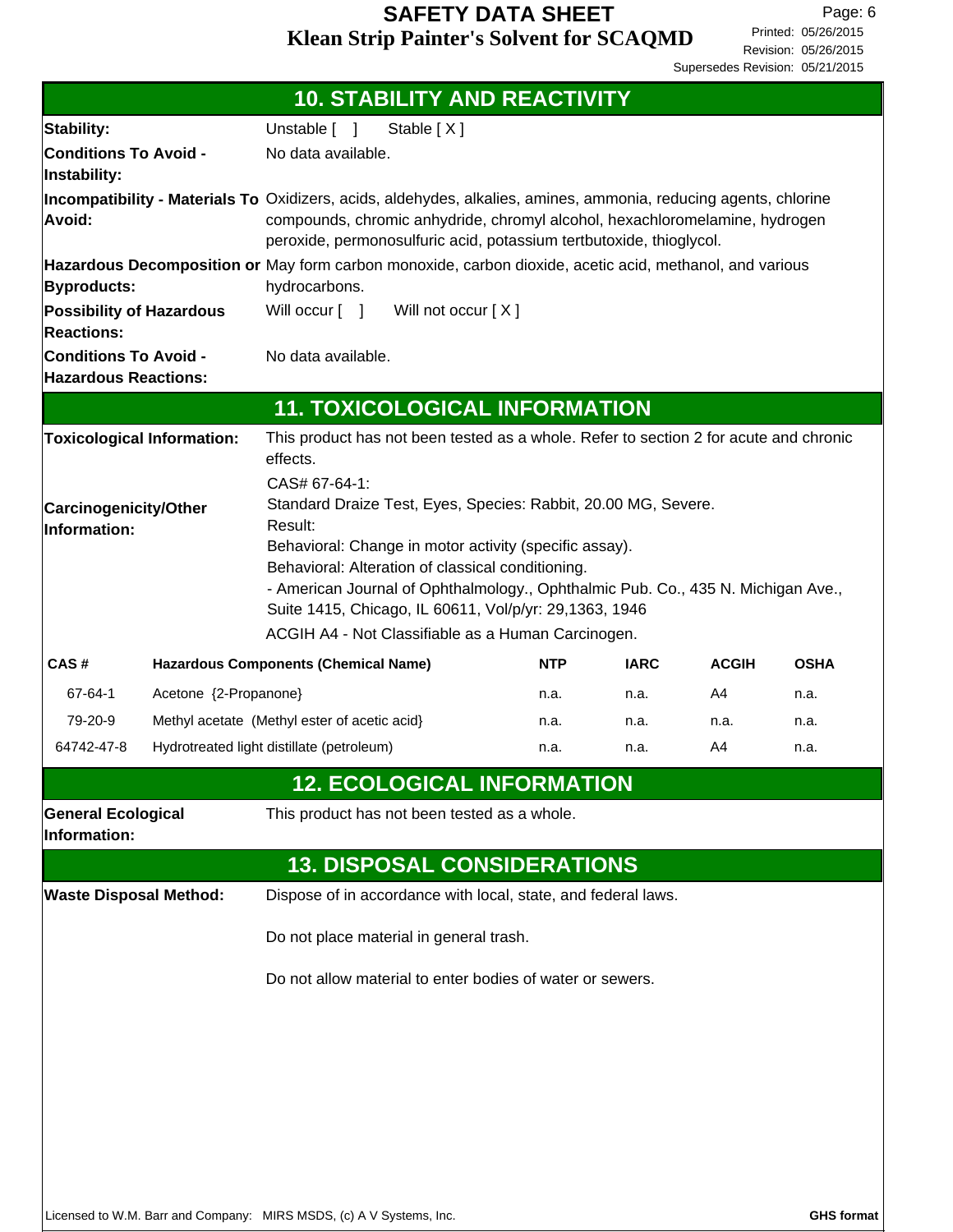|                                                                                                                                                                                                                                                                                                                                                                                                                                                                                         |                                                                                                                        |                                                                                          |                                                                                                                                 | <b>14. TRANSPORT INFORMATION</b>                                                                                                                                                                             |                                              |                                                                                                                                                                                 |  |
|-----------------------------------------------------------------------------------------------------------------------------------------------------------------------------------------------------------------------------------------------------------------------------------------------------------------------------------------------------------------------------------------------------------------------------------------------------------------------------------------|------------------------------------------------------------------------------------------------------------------------|------------------------------------------------------------------------------------------|---------------------------------------------------------------------------------------------------------------------------------|--------------------------------------------------------------------------------------------------------------------------------------------------------------------------------------------------------------|----------------------------------------------|---------------------------------------------------------------------------------------------------------------------------------------------------------------------------------|--|
|                                                                                                                                                                                                                                                                                                                                                                                                                                                                                         | <b>LAND TRANSPORT (US DOT):</b>                                                                                        |                                                                                          |                                                                                                                                 |                                                                                                                                                                                                              |                                              |                                                                                                                                                                                 |  |
| <b>UN/NA Number:</b>                                                                                                                                                                                                                                                                                                                                                                                                                                                                    | <b>DOT Hazard Class:</b>                                                                                               | DOT Proper Shipping Name: Paint related material<br>3<br><b>UN1263</b><br>LAMMABLE LIQUI |                                                                                                                                 | <b>FLAMMABLE LIQUID</b><br><b>Packing Group:</b>                                                                                                                                                             |                                              | $\mathbf{  }$                                                                                                                                                                   |  |
| <b>Additional Transport</b><br>Information:                                                                                                                                                                                                                                                                                                                                                                                                                                             |                                                                                                                        |                                                                                          |                                                                                                                                 | under 49 CFR Regulations: Combustible Liquid, Consumer Commodity, Limited<br>CFR Hazmat Regulations. Please consult 49 CFR Subchapter C to ensure that<br>subsequent shipments comply with these exceptions. |                                              | The shipper / supplier may be able to apply one of the following exceptions if allowed<br>Quantity, Viscous Liquid, Does Not Sustain Combustion, or others, as allowed under 49 |  |
|                                                                                                                                                                                                                                                                                                                                                                                                                                                                                         |                                                                                                                        |                                                                                          |                                                                                                                                 | <b>15. REGULATORY INFORMATION</b>                                                                                                                                                                            |                                              |                                                                                                                                                                                 |  |
| CAS#                                                                                                                                                                                                                                                                                                                                                                                                                                                                                    |                                                                                                                        | EPA SARA (Superfund Amendments and Reauthorization Act of 1986) Lists                    |                                                                                                                                 |                                                                                                                                                                                                              | S. 304 RQ                                    |                                                                                                                                                                                 |  |
| 67-64-1                                                                                                                                                                                                                                                                                                                                                                                                                                                                                 |                                                                                                                        | <b>Hazardous Components (Chemical Name)</b>                                              |                                                                                                                                 | S. 302 (EHS)<br><b>No</b>                                                                                                                                                                                    | <b>Yes 5000 LB</b>                           | S. 313 (TRI)<br>No                                                                                                                                                              |  |
| 79-20-9                                                                                                                                                                                                                                                                                                                                                                                                                                                                                 | Acetone {2-Propanone}<br>Methyl acetate (Methyl ester of acetic acid)                                                  |                                                                                          |                                                                                                                                 | No                                                                                                                                                                                                           | No                                           | No                                                                                                                                                                              |  |
| 64742-47-8                                                                                                                                                                                                                                                                                                                                                                                                                                                                              |                                                                                                                        | Hydrotreated light distillate (petroleum)                                                |                                                                                                                                 | <b>No</b>                                                                                                                                                                                                    | No.                                          | No                                                                                                                                                                              |  |
| 311/312 as indicated:                                                                                                                                                                                                                                                                                                                                                                                                                                                                   | 'Hazard Categories' defined<br>for SARA Title III Sections                                                             | [X] Yes [ ] No<br>[X] Yes [ ] No<br>[ ] Yes [X] No Reactive Hazard                       | Fire Hazard                                                                                                                     | Chronic (delayed) Health Hazard<br>[ ] Yes [X] No Sudden Release of Pressure Hazard                                                                                                                          |                                              |                                                                                                                                                                                 |  |
| CAS#                                                                                                                                                                                                                                                                                                                                                                                                                                                                                    |                                                                                                                        | <b>Hazardous Components (Chemical Name)</b>                                              |                                                                                                                                 | <b>Other US EPA or State Lists</b>                                                                                                                                                                           |                                              |                                                                                                                                                                                 |  |
| 67-64-1                                                                                                                                                                                                                                                                                                                                                                                                                                                                                 | Acetone {2-Propanone}                                                                                                  |                                                                                          |                                                                                                                                 |                                                                                                                                                                                                              | CAA HAP, ODC: No; CWA NPDES: No; TSCA: Yes - |                                                                                                                                                                                 |  |
| 79-20-9                                                                                                                                                                                                                                                                                                                                                                                                                                                                                 | Methyl acetate (Methyl ester of acetic acid)                                                                           |                                                                                          | Inventory, 4 Test; CA PROP.65: No<br>CAA HAP, ODC: No; CWA NPDES: No; TSCA: Yes -<br>Inventory, 4 Test, 8A PAIR; CA PROP.65: No |                                                                                                                                                                                                              |                                              |                                                                                                                                                                                 |  |
| 64742-47-8                                                                                                                                                                                                                                                                                                                                                                                                                                                                              | CAA HAP, ODC: No; CWA NPDES: No; TSCA: Yes -<br>Hydrotreated light distillate (petroleum)<br>Inventory; CA PROP.65: No |                                                                                          |                                                                                                                                 |                                                                                                                                                                                                              |                                              |                                                                                                                                                                                 |  |
| <b>Regulatory Information</b><br><b>Statement:</b>                                                                                                                                                                                                                                                                                                                                                                                                                                      |                                                                                                                        |                                                                                          |                                                                                                                                 | All components of this material are listed on the TSCA Inventory or are exempt.                                                                                                                              |                                              |                                                                                                                                                                                 |  |
|                                                                                                                                                                                                                                                                                                                                                                                                                                                                                         |                                                                                                                        |                                                                                          |                                                                                                                                 | <b>16. OTHER INFORMATION</b>                                                                                                                                                                                 |                                              |                                                                                                                                                                                 |  |
| 05/26/2015<br><b>Revision Date:</b>                                                                                                                                                                                                                                                                                                                                                                                                                                                     |                                                                                                                        |                                                                                          |                                                                                                                                 |                                                                                                                                                                                                              |                                              |                                                                                                                                                                                 |  |
| <b>Preparer Name:</b>                                                                                                                                                                                                                                                                                                                                                                                                                                                                   |                                                                                                                        | W.M. Barr EHS Dept<br>Additional Information About No data available.                    |                                                                                                                                 | $(901)775-0100$                                                                                                                                                                                              |                                              |                                                                                                                                                                                 |  |
| <b>This Product:</b>                                                                                                                                                                                                                                                                                                                                                                                                                                                                    |                                                                                                                        |                                                                                          |                                                                                                                                 |                                                                                                                                                                                                              |                                              |                                                                                                                                                                                 |  |
| The information contained herein is presented in good faith and believed to be accurate<br>Company Policy or<br><b>Disclaimer:</b><br>as of the effective date shown above. This information is furnished without warranty of<br>any kind. Employers should use this information only as a supplement to other<br>information gathered by them and must make independent determination of suitability<br>and completeness of information from all sources to assure proper use of these |                                                                                                                        |                                                                                          |                                                                                                                                 |                                                                                                                                                                                                              |                                              |                                                                                                                                                                                 |  |